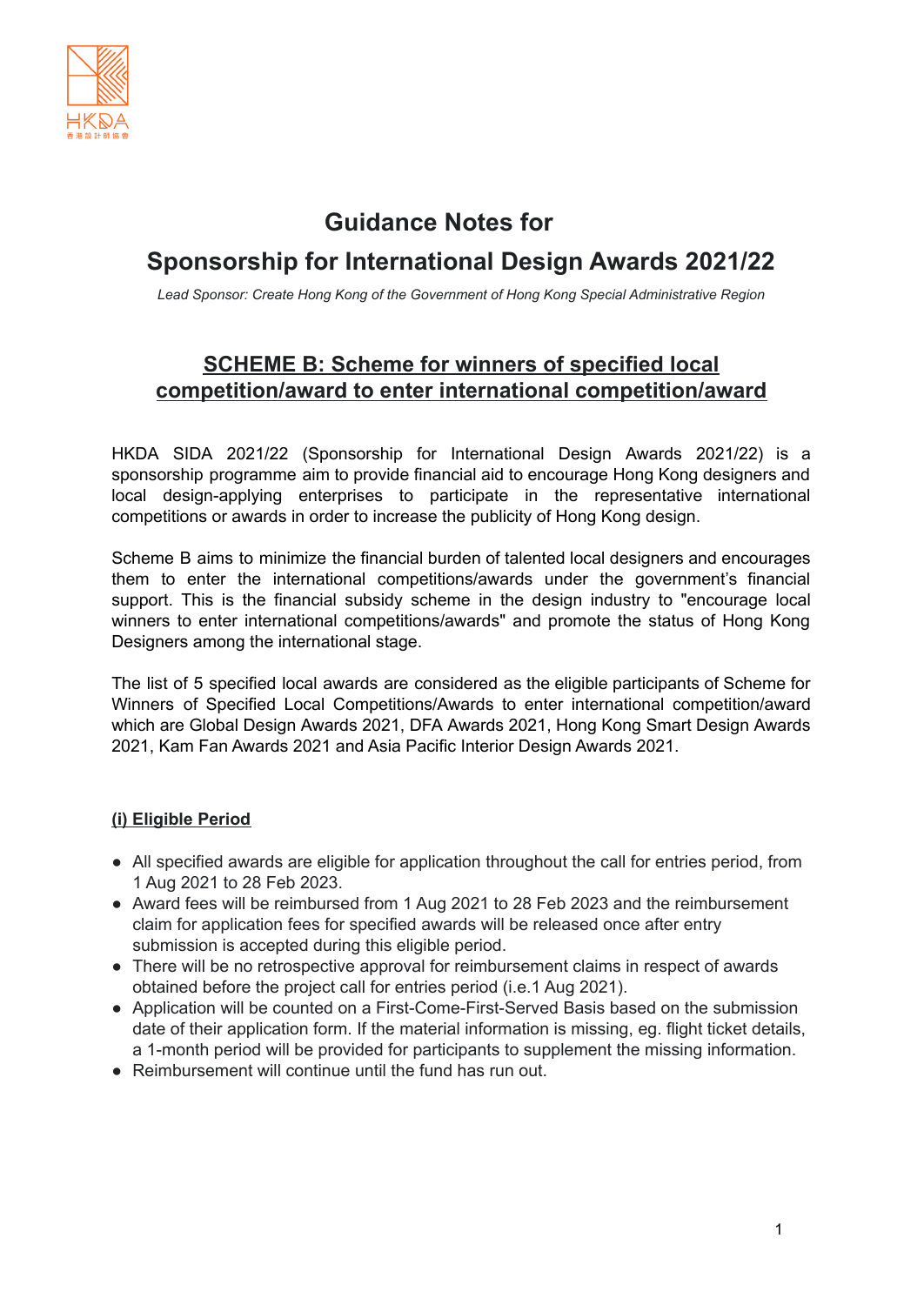

## **(ii) Eligibility**

Awardees of these 5 local awards below are considered as the eligible participants of Scheme for Winners of Specified Local Competitions/Awards to enter International Competitions/Awards. But the reimbursable items of this category exclude any local award expenditures.

Detailed List of 5 Local awards to be covered by the Scheme B. Competitions/ Awards out of this List **will not** be considered.

- 1. Gold and Silver Awardee of Global Design Awards 2021.
- 2. Grand, Gold and Silver Awardee of DFA Awards 2021.
- 3. Winners of Hong Kong Smart Design Awards 2021.
- 4. Gold and Silver Awardee of Kam Fan Awards 2021.
- 5. Gold and Silver Awardee of Asia Pacific Interior Design Awards 2021.
- Applicants can only use the same awarded local works to apply for the specified international awards in the eligible period (from 1 Aug 2021 to 28 Feb 2023).
- Individual applicants must be a Hong Kong permanent resident and the holder of Hong Kong 3-star ID cards.
- Design companies or design-applying enterprises must be incorporated in Hong Kong and hold a valid Business Registration Certificate and Certificate of Incorporation.
- No age limit is imposed and it is not only limited to design practitioners only. (If the public or design students have the capacity and talents to gain the specific awards, they are warmly welcome to apply too.)
- Maximum THREE applications are allowed for each applicant. Applicants must have to use the same winning works in the specified local awards to enter the specified international competitions and awards, other designs under their names will not be subsidized in this scheme.

### **(iii) Mechanism**

The scheme is on a "First-Come, First-Served" basis and applicants who received the financial support from the scheme should undertake to share their works at the sharing seminar. An applicant is required to provide the name of the international competitions/awards and details of application, together with certification from the local award body. No application fee will be charged for applying to HKDA SIDA 2021/22. Awardee of unlisted local competitions/awards in this program will not be considered.

In order to fully utilize the reimbursement funding, there are 3 conditions to reimburse from the budget of Scheme A, B or both A and B.

- 1) An applicant who has not applied for Scheme B but wins the specified awards, will be fully reimbursed by Scheme A.
- 2) An applicant who has applied for Scheme B but failed to win the specified awards, will be fully reimbursed by Scheme B.